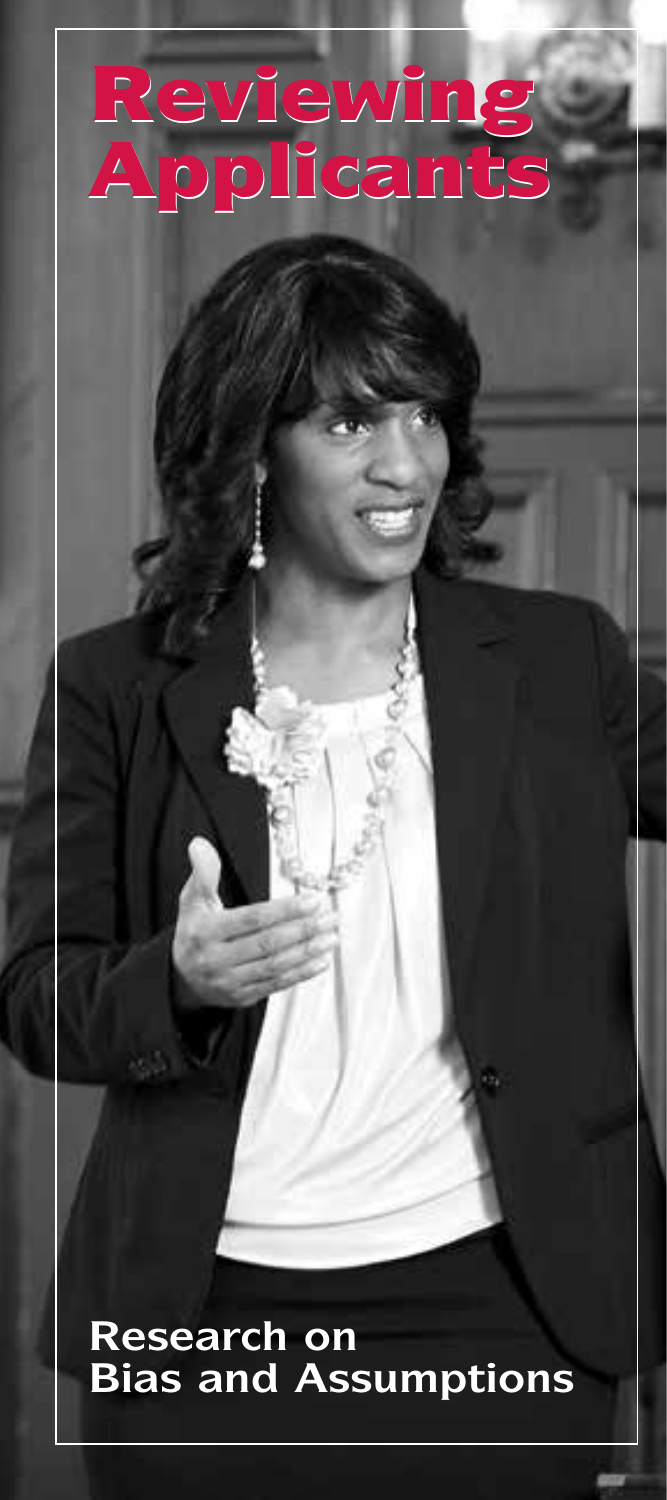We all like to think that we are<br>objective scholars who judge<br>people solely on their credent objective scholars who judge people solely on their credentials and achievements, but copious research shows that every one of us has a lifetime of experience and cultural history that shapes the review process.

*"To evaluate other people more accurately we need to challenge our implicit hypotheses … we need to become explicitly aware of them."*

Virginia Valian

The results from controlled research studies demonstrate that people often hold implicit or unconscious assumptions that influence their judgments. Examples range from expectations or assumptions about physical or social characteristics associated with race, gender, and ethnicity to those associated with certain job descriptions, academic institutions, and fields of study.

It is important to note that in most studies examining evaluation and gender, *the sex of the evaluator was not significant; both men and women share and apply the same assumptions about gender.*

Recognizing biases and other influences not related to the quality of candidates can help reduce their impact on your search and review of candidates.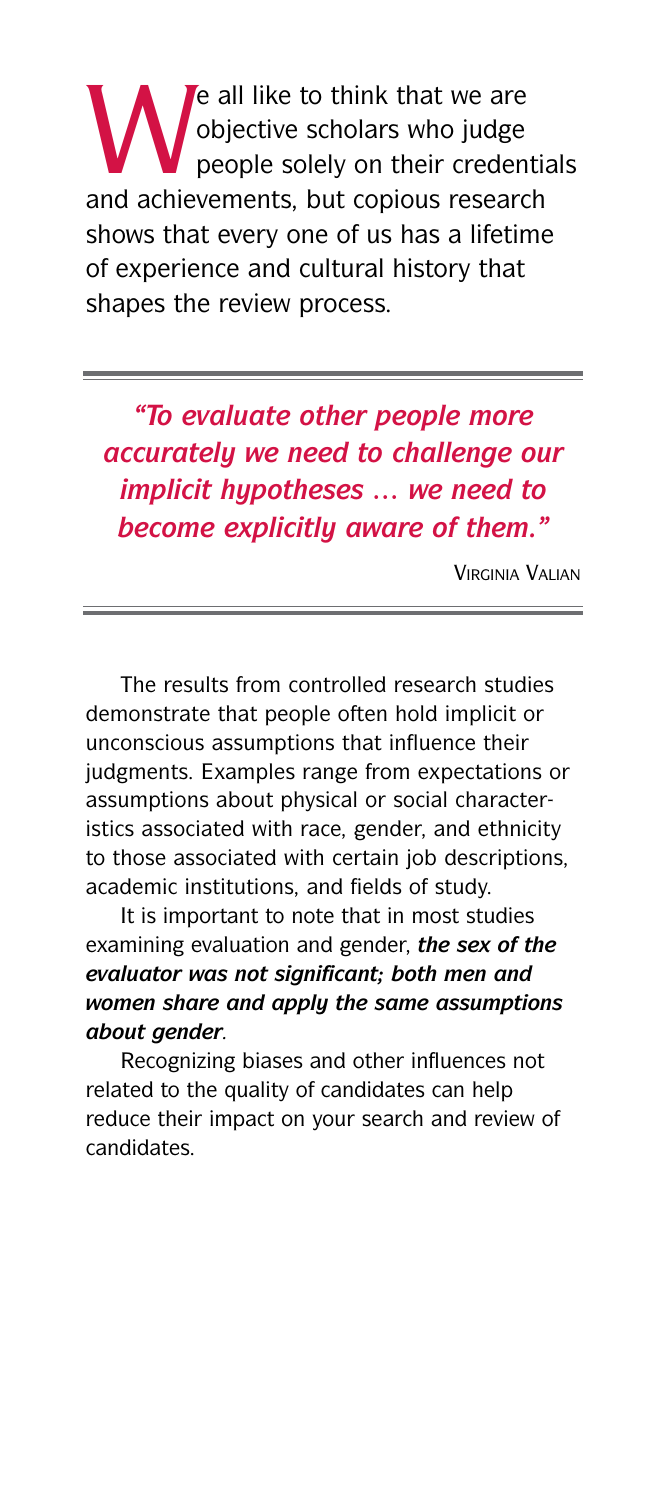#### **Examples of common social assumptions or expectations:**

- When shown photographs of people of the same height, evaluators overestimated the heights of male subjects and underesti-mated the heights of female subjects, even though a reference point, such as a doorway, was provided (Biernat et al.).
- When shown photographs of men with similar body types, evaluators rated the athletic ability of African American men higher than that of white men (Biernat and Manis).
- When asked to choose counselors from among a group of equally competent applicants who were neither exceptionally qualified nor unqualified for the position, students more often chose white candidates than African American candidates, indicating their willingness to give members of the majority group the benefit of the doubt (Dovidio and Gaertner).

These studies show that we often apply generalizations that may or may not be valid to the evaluation of individuals (Bielby and Baron). In the study on height, evaluators applied the statistically accurate generalization that on average men are taller than women to their estimates of the height of individuals who did not necessarily conform to the generalization. If generalizations can lead us to inaccurately evaluate characteristics as objective and easily measured as height, what happens when the qualities we are evaluating are not as objective or as easily measured? What happens when the generalizations are not accurate?

*"Even the most well-meaning person unwittingly allows unconscious thoughts and feelings to influence seemingly objective decisions."*

Mahzarin R. Banaji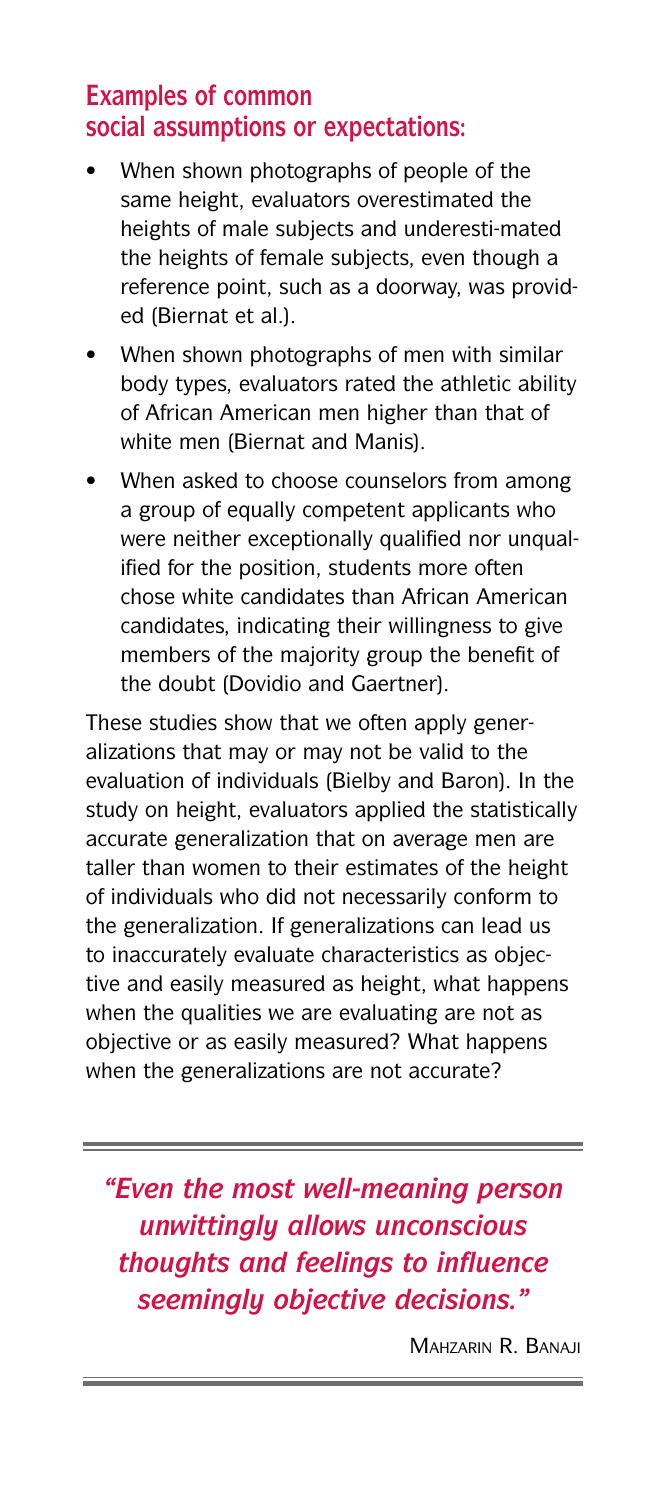### **Examples of assumptions or biases that can influence the evaluation of applications:**

- When rating the quality of verbal skills as indicated by vocabulary definitions, evaluators rated the skills lower if they were told an African American provided the definitions than if they were told that a white person provided them (Biernat and Manis).
- Randomly assigning different names to résumés showed that job applicants with "white-sounding names" were more likely to be interviewed for open positions than were equally qualified applicants with "African Americansounding names" (Bertrand and Mullainathan).

*"To respond without prejudice… an individual must overcome years of exposure to biased and stereotypical information."*

Patricia Devine et al.

- When symphony orchestras adopted "blind" auditions by using a screen to conceal candidates' identities, the hiring of women musicians increased. Blind auditions fostered impartiality by preventing assumptions that women musicians have "smaller techniques" and produce "poorer sound" from influencing evaluation (Goldin and Rouse).
- Research shows that incongruities between perceptions of female gender roles and leadership roles cause evaluators to assume that women will be less competent leaders. When women leaders provide clear evidence of their competence, thus violating traditional gender norms, evaluators perceive them to be less likeable and are less likely to recommend them for hiring or promotion (Phelan et al.; Eagly and Karau; Heilman et al.).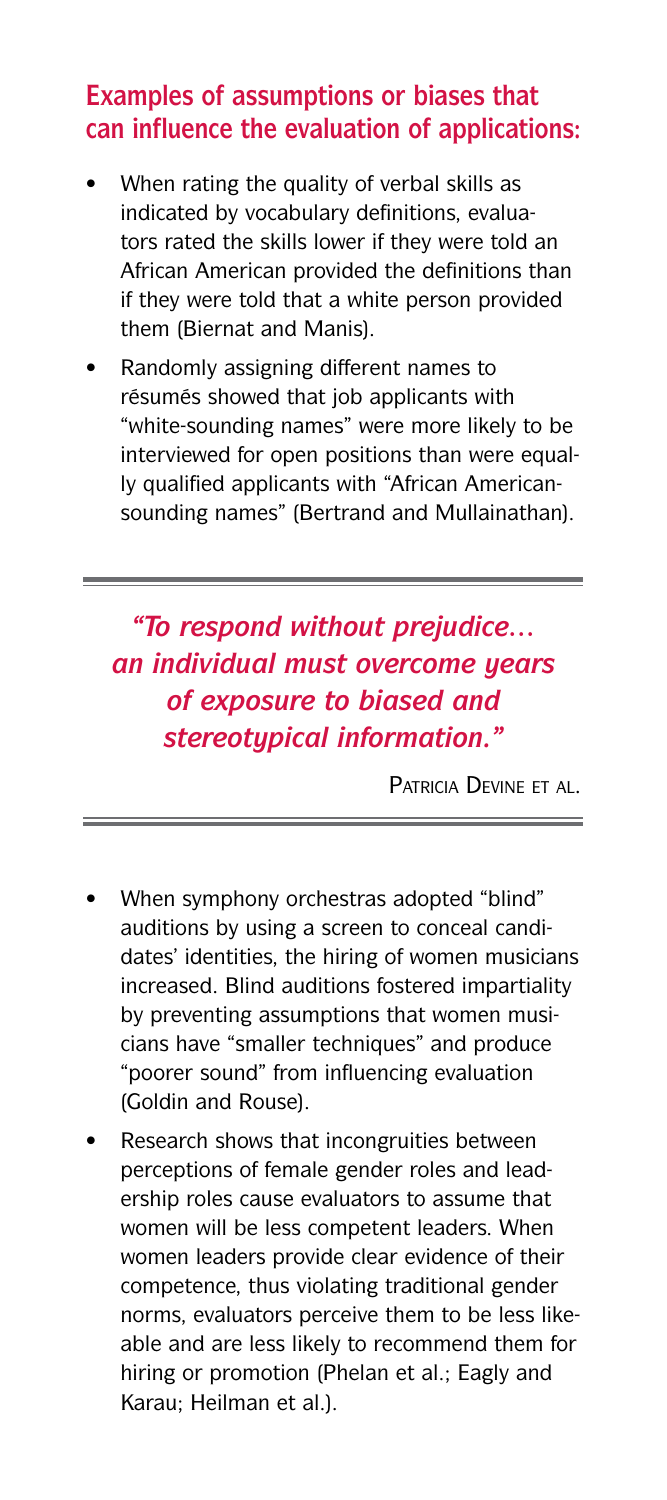#### **Examples of assumptions or biases in academic job-related contexts:**

- A study of over 300 recommendation letters for medical faculty hired by a large U.S. medical school found that letters for female applicants differed systematically from those for males. Letters written for women were shorter, provided "minimal assurance" rather than solid recommendation, raised more doubts, portrayed women as students and teachers while portraying men as researchers and professionals, and more frequently mentioned women's personal lives (Trix and Psenka).
- In a national study, 238 academic psychologists (118 male, 120 female) evaluated a curriculum vitae randomly assigned a male or a female name. Both male and female participants gave the male applicant better evaluations for teaching, research, and service experience and were more likely to hire the male than the female applicant (Steinpreis et al.).
- A study of R01 grants awarded by the National Institutes of Health found that despite controlling for educational background, publication record, and other factors, African Americans were 10 percentage points less likely than whites to receive funding (Ginther et al.).

*When we assume "that cultural, racial, ethnic, and gender biases are simply nonexistent [in] screening and evaluation processes, there is grave danger that minority and female candidates will be rejected."*

Caroline S.V. Turner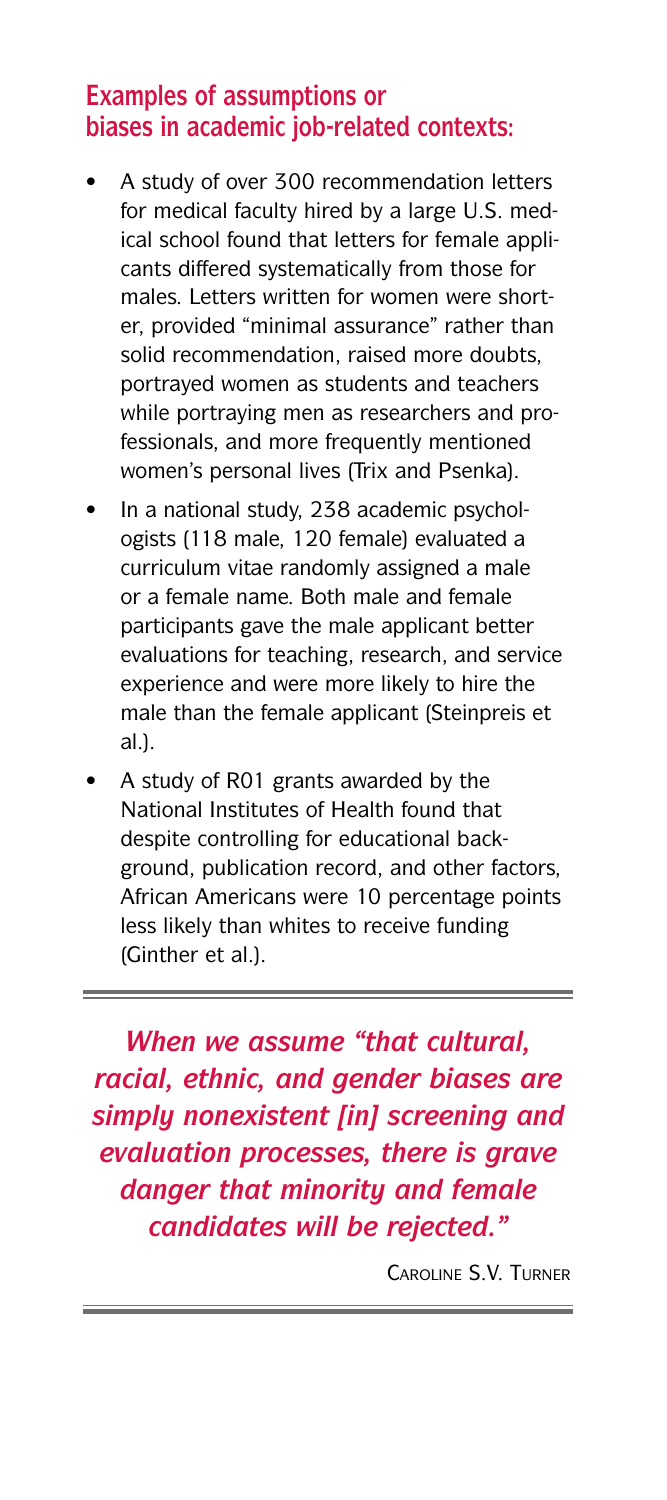## **Advice for minimizing the influence of bias and assumptions:**

- Strive to increase the representation of women and minorities in your applicant pool. Research shows that gender assumptions are more likely to negatively influence evaluation of women when they represent a small proportion (less than 25%) of the pool of candidates (Heilman, van Ommeren et al.).
- Learn about and discuss research on biases and assumptions and consciously strive to minimize their influence on your evaluation. Experimental studies show that greater awareness of discrepancies between the ideals of impartiality and actual performance, together with strong internal motivations to respond without prejudice, effectively reduces prejudicial behavior (Devine et al.).
- Develop and prioritize evaluation criteria prior to evaluating candidates and apply them consistently to all applicants.

Research shows that different standards may be used to evaluate male and female applicants and that when criteria are not clearly articulated before reviewing candidates evaluators may shift or emphasize criteria that favor candidates from well-represented demographic groups (Biernat and Fuegen; Uhlmann and Cohen).

- Spend sufficient time (at least 20 minutes) evaluating each applicant. Evaluators who were busy, distracted by other tasks, and under time pressure gave women lower ratings than men for the same written evaluation of job performance. Sex bias decreased when they were able to give all their time and attention to their judgments, which rarely occurs in actual work settings (Martell).
- Evaluate each candidate's entire application; don't depend too heavily on only one element such as the letters of recommendation, or the prestige of the degree-granting institution or post-doctoral program.

Recall the study showing significant patterns of difference in letters of recommendation for male and female applicants (Trix and Psenka).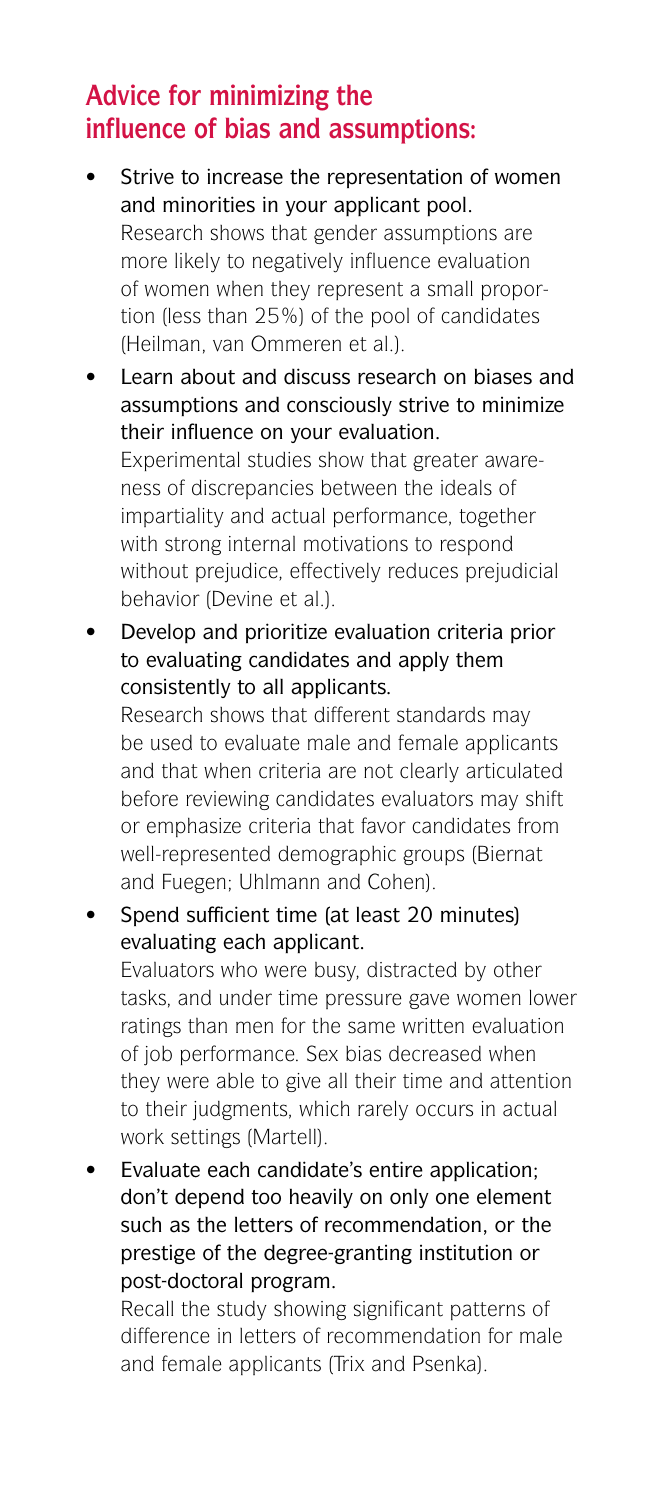- Be able to defend every decision for eliminating or advancing a candidate. Research shows that holding evaluators to high standards of accountability for the fairness of their evaluation reduces the influence of bias and assumptions (Foschi).
- Periodically evaluate your judgments, determine whether qualified women and underrepresented minorities are included in your pool, and consider whether evaluation biases and assumptions are influencing your decisions by asking yourself the following questions:
	- $\Box$  Are women and minority candidates subject to different expectations or standards in order to be considered as qualified as majority men? (Recall the examples of the National Institutes of Health, the study of curricula vitae, and blind auditions for orchestras.)
	- $\Box$  Are candidates from institutions other than the major research universities that have trained most of our faculty being under-valued? (*Qualified candidates from institutions such as historically black universities, four-year colleges, government, or industry, might offer innovative, diverse, and valuable perspectives on research and teaching.*)
	- $\Box$  Have the accomplishments, ideas, and findings of women or minority candidates been undervalued or unfairly attributed to a research director or collaborators despite contrary evidence in publications or letters of reference? (*Recall the biases seen in evaluations of written descriptions of job performance.*)
	- $\Box$  Is the ability of women or minorities to run a research group, raise funds, and supervise students and staff of different gender or ethnicity being underestimated? (*Recall social assumptions about leadership abilities.*)
	- $\Box$  Are assumptions about possible family responsibilities and their effect on a candidate's career path negatively influencing evaluation of a candidate's merit, despite evidence of productivity? *(Recall studies of the influence of generalizations on evaluation.)*
	- $\Box$  Are negative assumptions about whether women or minority candidates will "fit in" to the existing environment influencing evaluation? (*Recall students' choice of counselor.)*